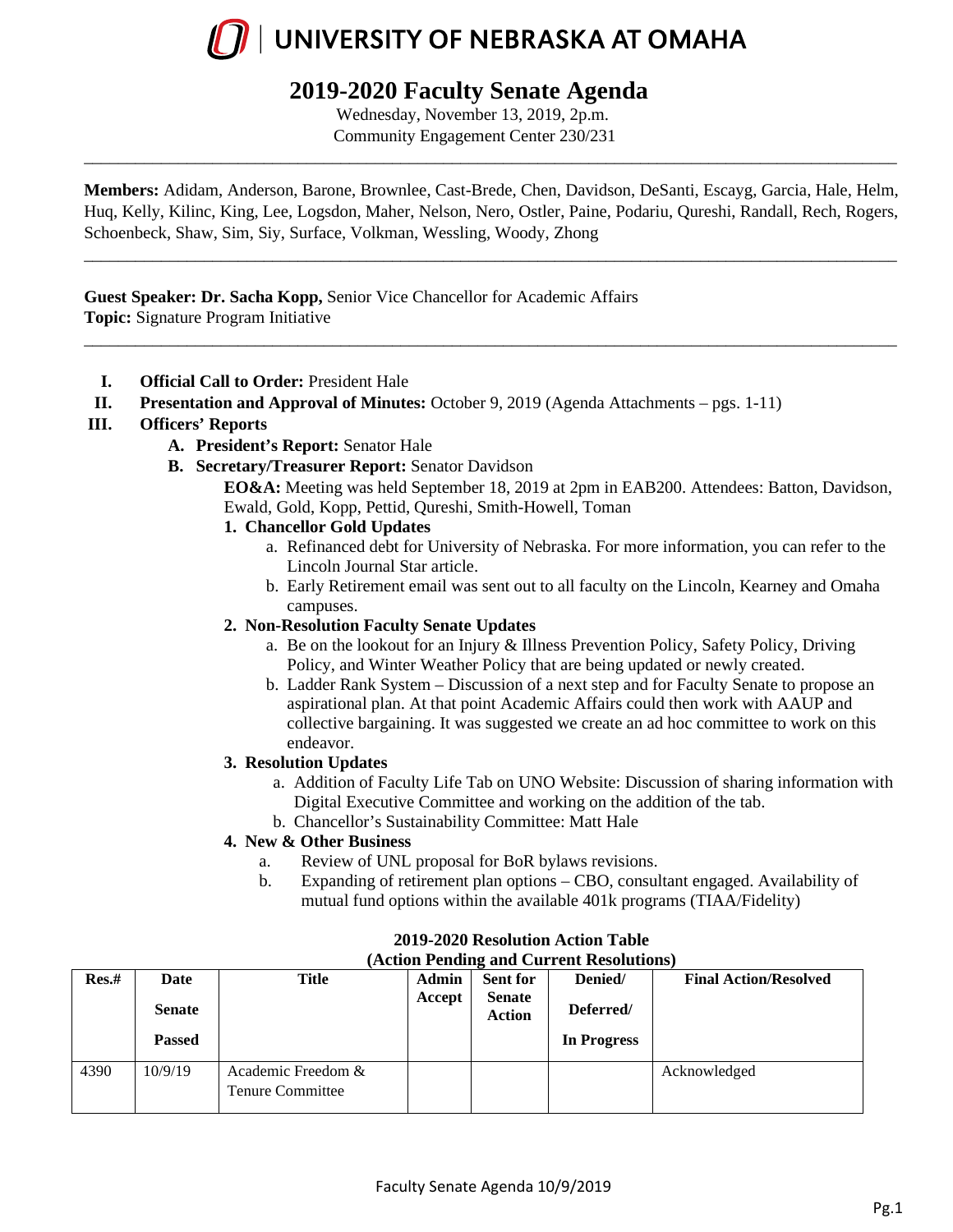

| 4391 | 10/9/19 | <b>Addition of Faculty Life</b><br>Tab on UNO Website |  | Acknowledged |
|------|---------|-------------------------------------------------------|--|--------------|
| 4392 | 10/9/19 | Chancellor's Sustainability<br>Committee              |  | Acknowledged |

**1.** Treasurer's Report: October 2019 (Agenda Attachment – pg. 12)

**IV. Executive Council:** Senator Davidson

#### **V. Standing Committee Reports**

#### **A. Committee on Academic & Curricular Affairs:** Senator Woody

At the meeting on October 30, 2019, the Academic and Curricular Affairs Committee considered a memorandum (prepared by Harvey Sly) on the Teaching Evaluation Form. It was agreed that T. Hank Robinson should be invited to attend the November meeting for further discussion. A plagiarism summary (prepared by Liz Wessling) was considered and will be distributed. The interdisciplinary program within the College of Arts and Sciences was discussed, with a presentation by Tammie Kennedy.

(Course Evaluation Memo - agenda attachment – pgs. 13-14)

(Memo to Faculty Senate Members – agenda attachment – pgs. 15-16)

#### **B. Committee on Educational Resources & Services:** Senator Schoenbeck

#### Disbursement of Facilities and Administration

The ER&S Committee was asked if it would look into established F&A disbursement policies/practices across UNO, specifically with respect to the following questions:

- 1. How is F&A for grants handled when it is collected? How is the 46.5% split up?
- 2. Is F&A handled consistently on campus, e.g. from college to college?
- 3. If not, why not? Is there any good rationale around the current process or is purely ad-hoc and/or up to the unit heads at each level, e.g. the deans, department chairs, *etc*.?
- 4. If it is inconsistent, is it possible for faculty senate to work to ensure consistency?

A limited amount of information is available through the UNO website. As a starting point, the ER&S committee will reach out to the Office of Sponsored Programs to ask for guidance in putting together an initial summary of how F&A is disbursed. If specific questions remain after the posting of the initial report, the committee will pursue the issue further.

#### Paul Beck Memorial Scholarship contributions

A suggestion was put forth to the ER&S committee that it would be appropriate to use UNO collegelevel meetings as opportunities to receive contributions for the Paul Beck Memorial Scholarship. An alternative proposal was put forth during the meeting: the employment of an online function (for example, PayPal) for receiving contributions. In this way it may contributions could be solicited via the campus-wide e-mail system, and givers could be credited for their charitable contributions. The committee will look into the feasibility of this approach.

#### **C. Committee on Faculty Personnel & Welfare:** Senator Garcia

**CALEA:** We have contacted Charlotte Evans requesting an update on the CALEA Accreditation process. Most recent information accessible through UNO website dates back to 2015-16 AY (far from being able to submit application at that time)

#### **Charlotte Evans explains the following:**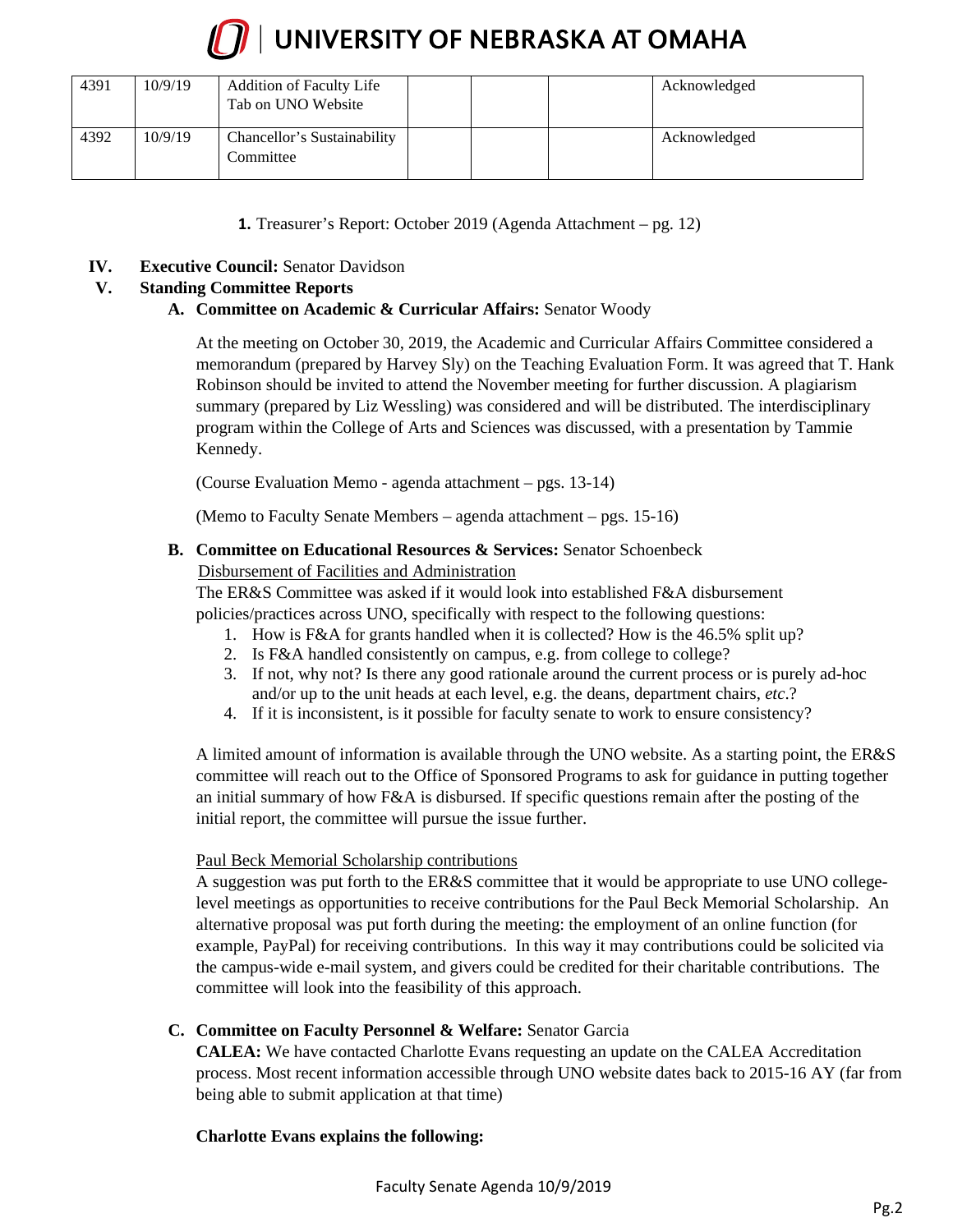CALEA, like all other accrediting bodies, only awards accreditation to those applicants who are already meeting the gold standard in their profession. Assuming they really are ready, the process takes three years. During this time, they hold themselves, then CALEA follows suit by holding the agency under the proverbial microscope to prove they really do meet that gold standard.

In UNO's case, the department simply was not ready. The application for accreditation was signed prior to my arrival in June, 2015, but once I had a chance to review the needs of the department, I alerted my superiors that accreditation was not a realistic goal as UNO Security (as it was known at the time) would not be able to meet any standard that would be expected of them. Policies, procedures, training, and most all other documentation necessary to be accredited simply did not yet exist, meaning we were starting from scratch.

I shared with my superiors that it would take years of heavy lifting and the topic should be revisited in 5-7 years. Since that time, UNODPS has maintained contact with CALEA and we strive to ensure we build processes within Public Safety that will meet the standard when the times comes.

Most recently, we have experience the addition of UNMC Security to our fold, creating the UNO/UNMC Department of Public Safety. Although this is a very positive move for both campuses, it has forced another setback in our timeline to consider accreditation, but I do believe the wait will be worth it.

#### **TRAVEL POLICY: Per diem and Payments**

The Travel Policy establishes no per diem. It doesn't look like any changes are likely to be introduced to make meal re-imbursements any easier, except for the Concur App which allows to take pictures of receipts and upload them from phone. What exactly should FP&W explore?

#### **D. Committee on Goals & Directions:** Senator Ostler

#### **A. Ongoing/Pending Items**

**1.Non-Reported Sexual Assault:** Charlotte Russell from the Office of Equity, Access and Diversity was a guest speaker at our meeting and answered a number of questions and provided valuable information related to the University's responsibilities under Title IX and described the Reporting/Assistance structure for violations of Title IX. Committee members also gathered information from representatives for the local Women's Center for Advancement and the Police Department. At this point, more discussion and deliberation will be valuable but we have identified some preliminary potential action items related to the Issue and are keeping notes on our data collection efforts.

- **a.** Non-response Sexual Assault is more appropriately referred to as Non-Reported Sexual Assault. The terms are often used interchangeably in discussions but actually have different meanings within the formal legal reporting process.
- **b.** University systems and protocol are already in place for making Formal Complaints by alleged victims, and for assistance to victims without the necessity of reporting. Ms. Russell made it clear that the university has a legal obligation to both the alleged victims and to those who have been formally accused which demands that no "sides" be taken. However, because of the serious nature of the incidences of sexual assault, the university does provide the structure for immediate action assistance. Some of the University offices affiliated with this networked response process are the Behavioral Response Team, The Advocates Program, the Gender and Sexuality Resource Center, the Women's Resource Center, and Campus Security.
- **c.** The G&D Committee brought up possible action items for the Faculty Senate related to this issue:
	- **1.** Suggesting the inclusion of a formal Title IX Statement on Course Syllabi, similar to the plagiarism statement.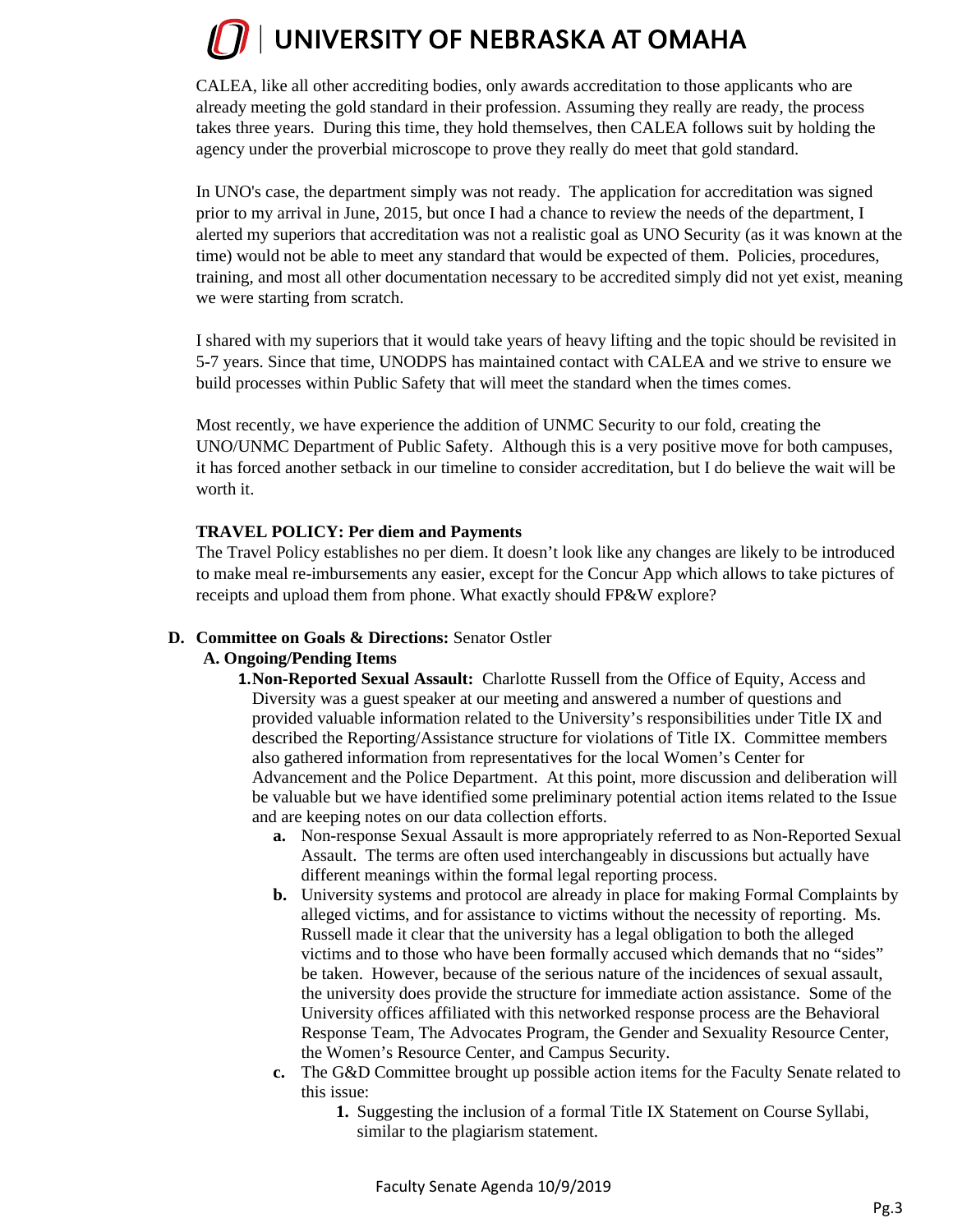## $\sqrt{ }$  UNIVERSITY OF NEBRASKA AT OMAHA

- **2.** Faculty Senate connecting better to the existing assistance system by providing a liaison for the Faculty Conduct Board.
- **3.** Raising awareness of Title IX being "…used as a weapon" against gender equity efforts.

#### **2.Adjunct Instructor (Instructor, Lecturer, Prof. of Practice) Policy:**

- **a.** The Goals and Directions committee is recommending that a limited ad hoc committee of central administration and faculty members address the issue of rank, salary, and contract for non-tenure track faculty. The goal of this committee would be to establish uniform communication, and policy where possible, within an evaluated system of promotion for non-tenure track faculty at UNO. This would include both contract and pay advancement offered within our collective bargaining process.
- **3.Solar Feasibility**: Given that a formal Solar Feasibility Study has been conducted by Dr. Bing Chen and that a Proof of Concept grant has been submitted to the Nebraska Environmental Trust. The G&D Committee intends to follow up with Central Administration on the commitment to Renewable Energy on Campus.
- **B. New Items:** New items have been tabled.
- **E. Professional Development:** Senator Cast-Brede Senator

Current plan has a platinum metal level ACA rating.

Timeline – Student insurance plan needs to be ready by May to serve UNMC students

- This year, a 26 member committee has been formed with representatives from numerous stakeholders on each campus including students and faculty members. Dr. Juan Casas and Student Regent Aya Yousuf are representing UNO.
- Deadline for next year's plan is mid-March 2020.

Background – System-wide fully-insured plan began in 2014-2015 with Blue Cross Blue Shield (BCBS). In 2017-2018, BCBS proposed premiums increased 55%, so NU switched to UHC through the Midwestern Education Compact.

Challenges – Since 2014-2015, premiums have increased approximately 13% each year. Current rates are not the highest premiums but are getting there.

- In 2018-2019, UHC proposal was a 16% increase. To lower that, NU switched from a thirdparty handling enrollment and waiver processes to UHC conducting them in-house which lowered increase to 10%
- In 2019-2020, UHC proposal was a 26% increase. To help keep the increase down, NU absorbed out of pocket increase by covering \$32 per students (one year solution, costs the university approximately \$179,000 – without this the plan would have dropped to a ACA rating of gold). Also, instituted more restrictive waiver policy for international students and increased pharmacy co-pay.
- Pharmacy costs up 19%
- Loss ratio over 100% for the last two years.

Participation

- 5600 (including 300 dependents)
- 2018-2019 saw a drop of 600 participants
- International students using off-short UHC plan. Expect a 100-150 increase in international student enrollments this year.

Consultant – Gallagher Risk Management Services has been hired to review plan and submit recommendations around mid-November. Gallagher will conduct benchmark comparison with peer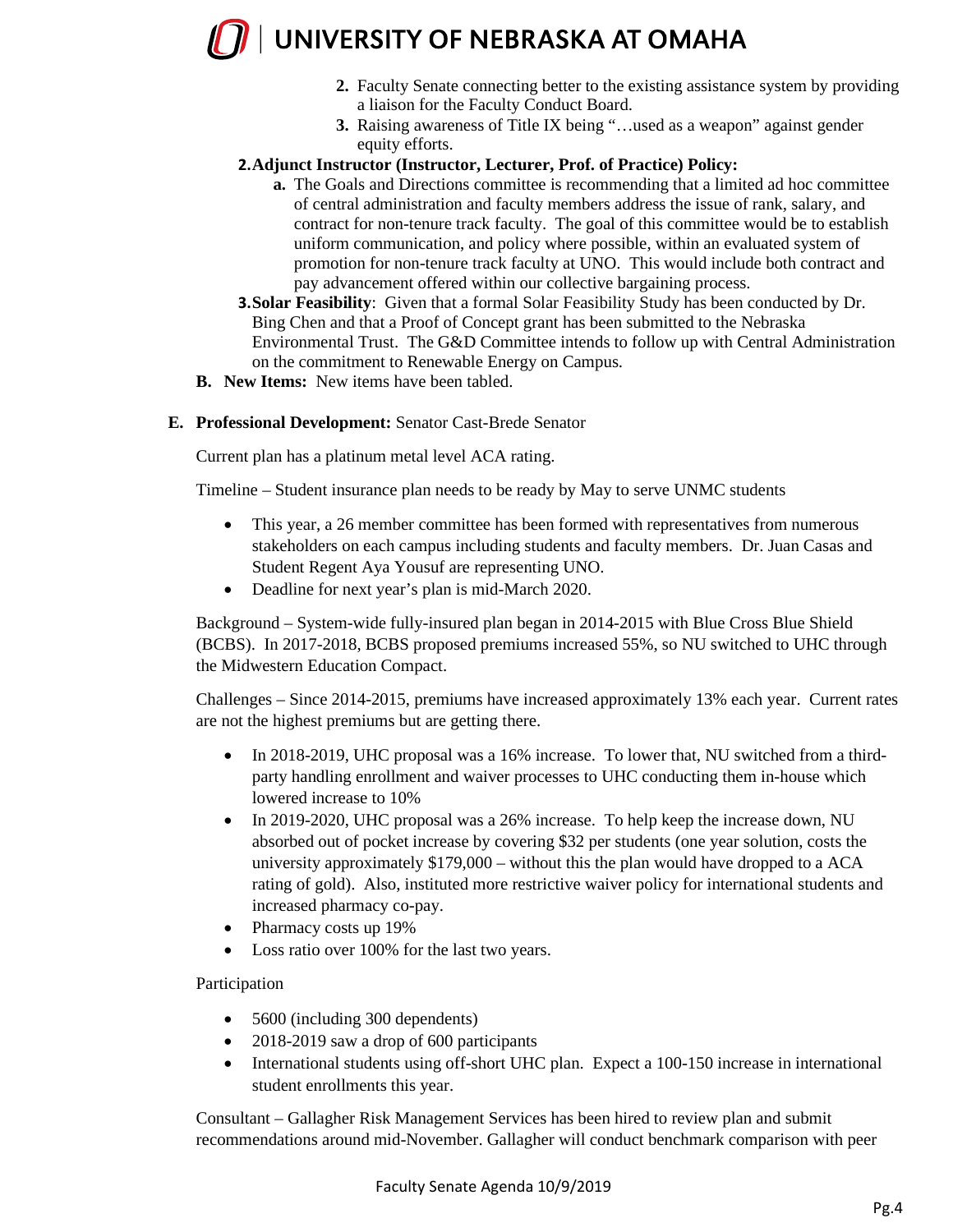institutions (Big 10 plus others), look at current processes and demographics, compare rates with marketplace, and conduct a SWOT analysis.

#### **F. Committee on Committees:** Senator Qureshi

Matt Hale offered us a description of the use cases of the Committee matching app or "cHarmony" to match faculty interests with committee vacancies. His demo of the prototype was very well received by the committee and will now be integrated with the survey. See below:

**Matt' app:** <http://charmony.mlhale.com/#/manage>

**Derrick's Survey Link:** [https://unomaha.az1.qualtrics.com/jfe/form/SV\\_2t0N2MCgjgd4DIx](https://unomaha.az1.qualtrics.com/jfe/form/SV_2t0N2MCgjgd4DIx)

The next steps for this committee are as follows:

**Step 1:** The interests bins need to be named and described to fit faculty interests.

**Step 2:** The committees then need to be sorted into these bins. The current committee descriptions are as follows: Faculty Senate Committee Descriptions: [https://www.unomaha.edu/faculty](https://www.unomaha.edu/faculty-senate/committees/index.php)[senate/committees/index.php](https://www.unomaha.edu/faculty-senate/committees/index.php)

**Step 3:** Membership criteria. We need to figure what these are for the committees.

Amy has volunteered to work with Matt on steps 1 and 2. She will get back to us over email with a proposed set of interest bins with descriptions with committees sorted into them.

Derrick will work with Matt to integrate the survey with the cHarmony App. They will also give us an update over email.

#### **VI. Other Faculty Senate Committees**

**A. Ad hoc UNO-UNMC Faculty-to-Faculty Communication & Collaboration Committee:** Senator Kelly

#### **VII. Non-Senate Committee Reports - University-wide Employee Benefits Advisory Committee (John Erickson, Jr.)**

#### **A. Information and issues regarding change to UMR**

**1.**Dental

- **a.** Estimate 65% claims would be processed by Ameritas (in the 2018 RFP)
- **b.** Actual YTD (2019) 79% of claims processed by in-network providers for Ameritas. Ameritas was active in recruiting providers to its network. Ameritas added many providers to their network in Kearney.
- **c.** 66% of claims paid in 2018 by previous provider

#### **B. Medical**

**1.**Estimate – 96% of claims would be processed BY UMR (in the 2018 RFP) **2.**Actual YTD (2019) – 98% of claims processed by in-network providers for UMR.

- **3.**99% of claims paid in 2018 by BCBS
- **4.**The primary disruption of care problem regarding the transition to UMR is in the area of behavioral health. NU and UMR (United Behavioral Health) are negotiating a new fee schedule with NE providers. Two of the largest providers in Lincoln were added to the list of in-network providers. Negotiations regarding providers in Omaha are still ongoing, and (UNMC) Nebraska Medicine reports that a number of severe disruptions continue.

#### **C. University Health Plan Enhancements for 2019 (from June, 2019)**

**1.**Premium rates went down 2%

- **2.**Coverage for fertility treatments was added
- **3.** Preventative allowances were increased (100% paid by the plan for dependents under the age of 2)
- **4.**Added a high-deductible health plan option (in addition to the low, basic and high PPO options)
- **5.**Added a preferred tier of network providers using the Nebraska Medicine PHO. Negotiations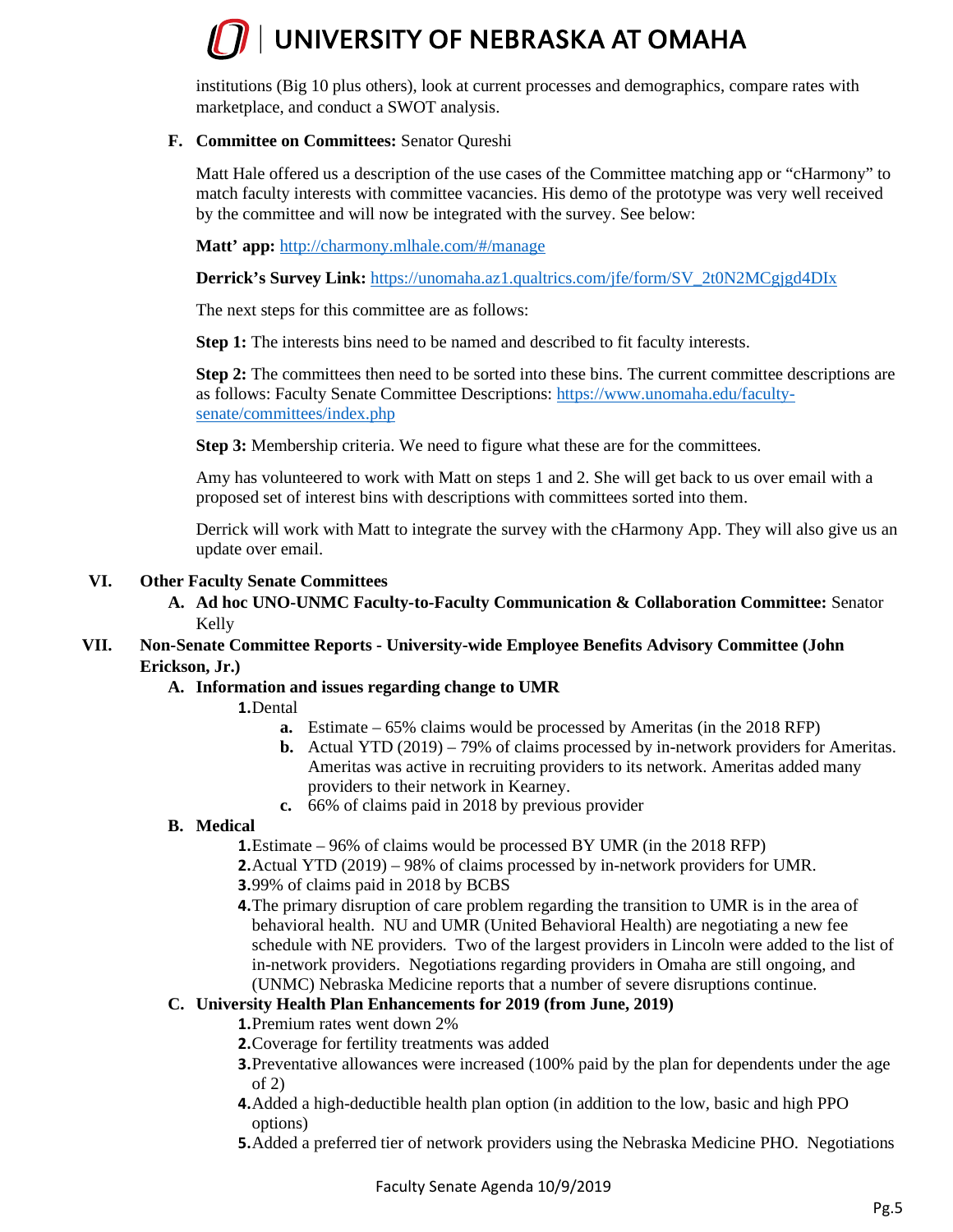are underway with providers in Lincoln and Kearney to add a preferred tier in each of those communities.

- **6.**Added coverage for tubal ligations and vasectomies.
- **7.**Flu shots administered at an in-network pharmacy will now have a \$0 co-payment if the health risk assessment was completed.
- **8.**Vision frame allowance increased from \$120 to \$150.

#### **D. NU versus US rates**

- **1.**US average family healthcare premium is \$6015, with a \$1655 deductible
- **2.**NU family premium is \$3684, with \$450 deductible

#### **E. 2020 Benefit Items**

- **1.**2020 healthcare premiums likely to increase by a small amount (deductibles, out of pockets etc. are not likely to change)
- **2.**Vision premiums will not increase for 2020. No word on dental premiums for 2020.
- **3.**NU has selected Fidelity to manage the Healthcare Spending Accounts. The plan will be made available to employees who choose the high deductible plan.
- **4.**The annual NUFLEX enrollment dates have not been officially released yet. They are likely to be similar to the 2018 enrollment dates (late October to late November).

#### **F. Campus discussions and/or requests**

- **1.**79% of health plan (money) comes from the NU system. Enhancements or additions to coverages that cost more money would very likely have to come from either increases in premiums or negotiations with vendors. Since fertility treatments, birth control items (tubal ligations and vasectomies), and the preventative allowance increases were added to the plan via negotiations with the vendor (UMR) in 2018, there is probably not a lot of room left for other enhancements this year.
- **2.**Request for coverage of bariatric procedures. Discussion about where to "find the money" to offer the coverage, and alternative wellness programs to possibly reduce the need for bariatric treatments or procedures.
- **3.**Request for coverage of HPV vaccinations, separate from the preventative care allowance. HPV vaccinations can currently be covered under the preventative care allowance, but often other preventative (vaccinations) for children and teens cost enough that, combined with the cost of the HPV vaccination, can easily exceed the preventative allowance. Brian will investigate.

#### **VIII. Unfinished Business**

#### **IX. For the Good of the Order**

- **X. New Business** 
	- **A. Senate action regarding priority candidate Walter 'Ted' Carter**
	- **B. Draft Campus Policy for Review & Feedback: Winter Weather Closures** (agenda attachment pgs. 30-32)

#### **XI. Announcements**

- **A. Eleventh Annual Gildersleeve Know Your World Lecture, November 20th, 11:30-1PM, CPACS 132D -** Omar Torres Fernández, Dean of International Business at Universidad Anáhuac Xalapa presents: The 2030 agenda for Sustainable Development Goals is an initiative developed by the United Nations as an urgent call for action for all countries to build a better world. Universidad Anáhuac Xalapa presents a successful model for international cooperation based on this agenda, where the efforts of universities and the private sector of Veracruz state may be the cornerstone of economic and social development projects in Mexico. Consul of Mexico in Omaha, Guadalupe Sánchez Salazar, will kickoff the event.Lunch provided, no registration required.
- **B. Faculty Wellness Series** On behalf of Vice Chancellor Dan Shipp and members of the Wellness Team, the faculty wellness event to be held on Wednesday, November 20, at 11:00 am.